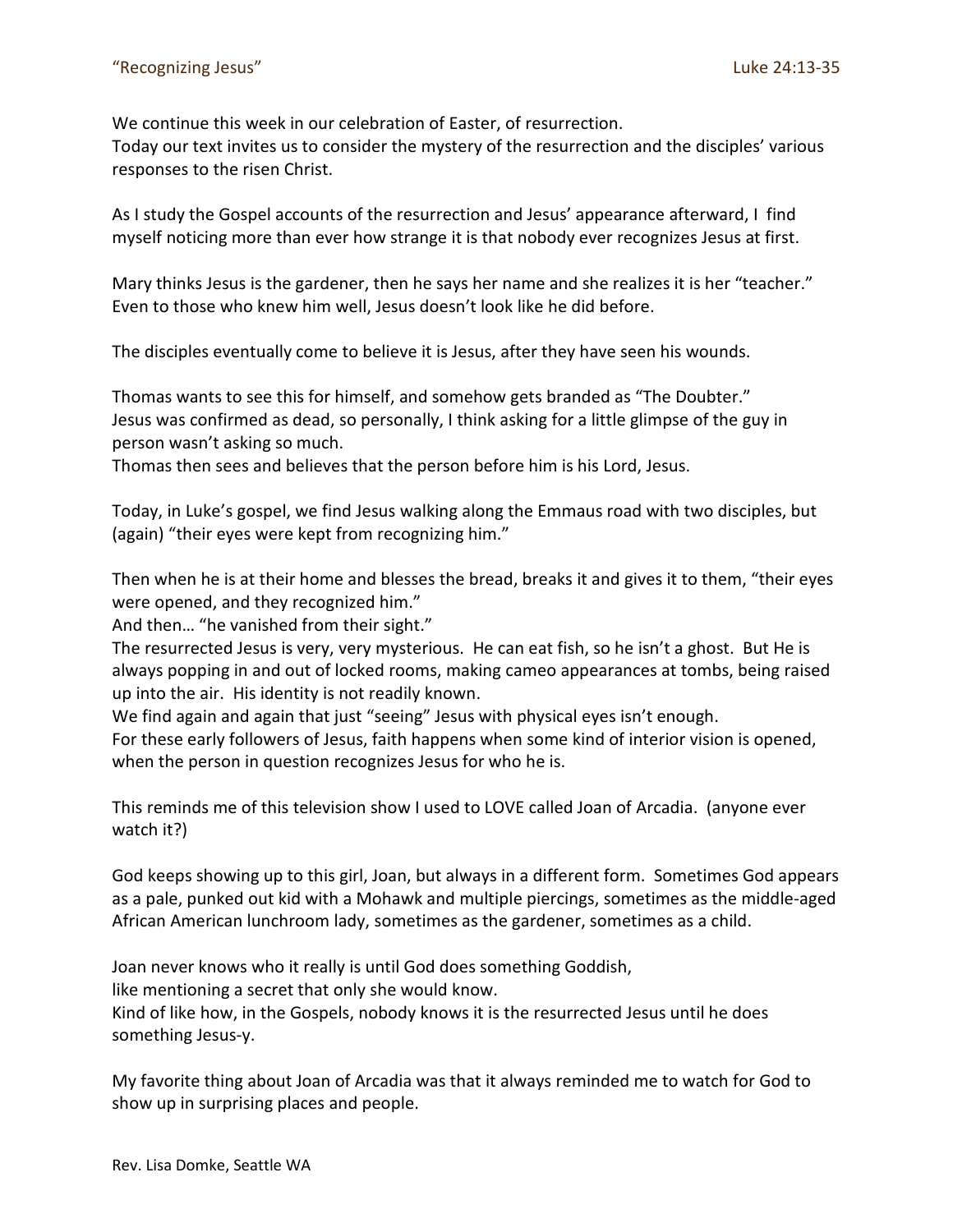We do believe that all people are made in God's image, right? And don't we also believe that each person we meet might be "Christ" for us? When we are kind, give water or food or clothing or shelter, we do it to Christ. When we are indifferent, unkind, even cruel, we do it to Christ.

The Living Christ might show up anywhere, anytime. Living like that can make life kind of exciting.

However…it seems like we have lost some of that mystery and excitement when we think about the resurrection.

Most of us have internalized this sacred story about Jesus dying and being raised and going up to heaven and now all our sins are forgiven. Death is defeated. And I like that story a lot. There is great power and hope there.

But I suspect that there is something MORE to the resurrection life than acknowledging it as a business transaction that happened between us and Jesus and God 2000 years ago.

I think there is much much more….but we have stopped looking for Jesus.

Like the disciples on the road to Emmaus,

we believe we know the reality of things.

We are walking along, with our heads bowed low, trudging along toward the day's destination. And we don't even notice that Jesus is walking beside us, talking to us, teaching us to see the world in a new way.

We might even, like those disciples, note our hearts "burning within us." But heartburn is uncomfortable. And the modern remedy for that is a couple of Tums or Rolaids, right? So we pop a pill and totally miss Jesus.

How do we get to a place where we really SEE Christ alive among and within us?

Can we hear Jesus speak our name (like Mary did), see his wounds (like Thomas), know him in the breaking of bread (like the disciples on the Emmaus road)?

I think we can.

But I know that, for me, sometimes it is very hard. Because quite often Jesus doesn't look the way I expect. Sometimes he is hidden and I have to really look to find him.

I heard a wonderful poem recently about seeing things that are hidden.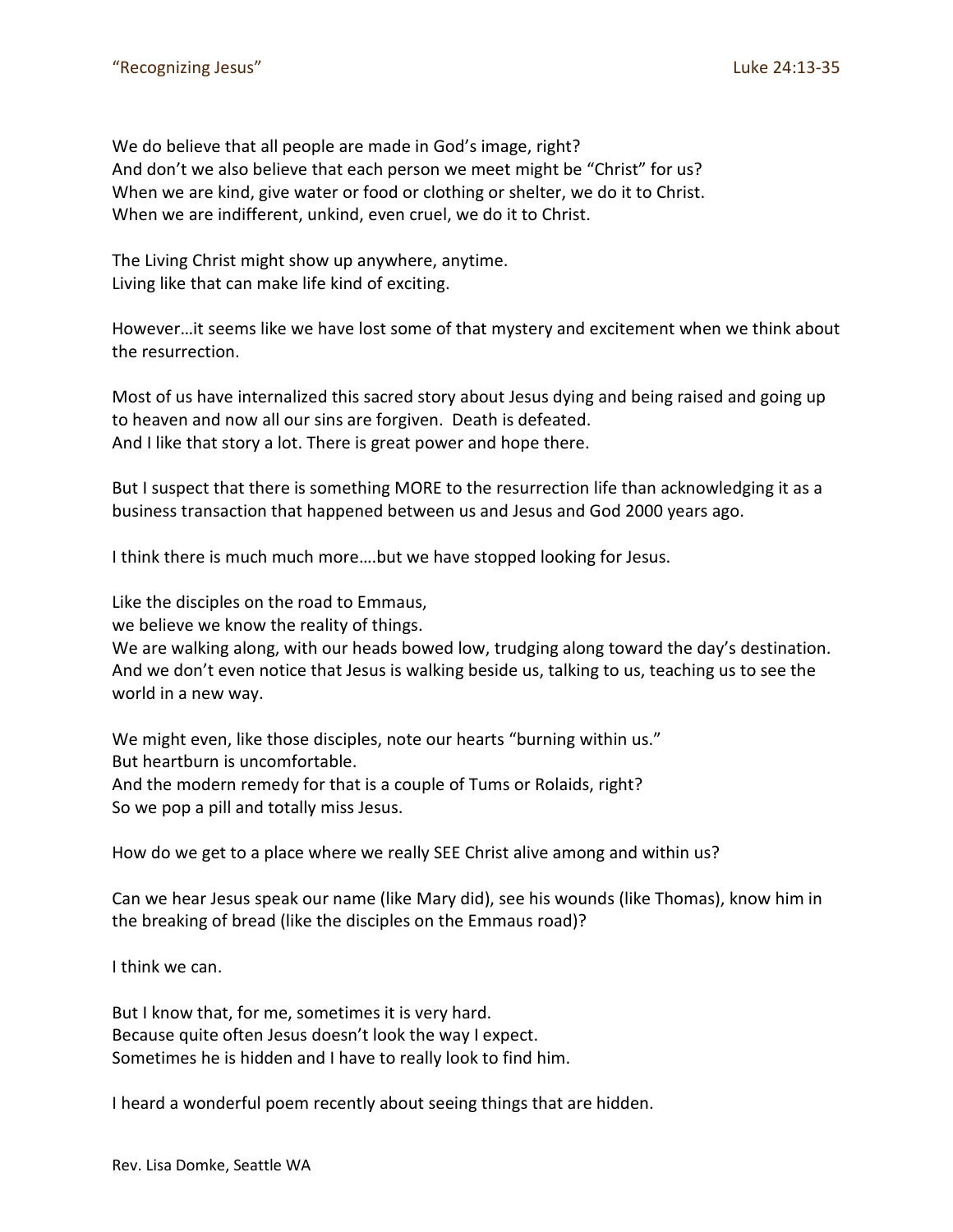It was written by Naomi Shahib Nye in response to a query from an earnest man who wanted to know about poetry.

I think it has much to teach us about the spiritual life and about recognizing Jesus.

Valentine for Ernest Mann You can't order a poem like you order a taco. Walk up to the counter and say, "I'll take two" and expect it to handed back to you on a shiny plate. Still, I like your spirit. Anyone who says, "Here's my address, write me a poem," deserves something in reply. So I'll tell a secret instead: poems hide. In the bottoms of our shoes, they are sleeping. They are the shadows drifting across our ceilings the moment before we wake up. What we have to do is live in a way that lets us find them.

This is the part of the poem that I heard at first. And I just got caught up in that last line: "What we have to do is live in a way that lets us find them."

Then I learned (thank you google) that there is a second half to the poem. And if this second half doesn't apply to life together (especially in the church) I don't know what does.

Listen to this:

Once I knew a man who gave his wife two skunks for a valentine. He couldn't understand why she was crying. "I thought they had such beautiful eyes." And he was serious. He was a serious man who lived in a serious way. Nothing was ugly just because the world said so. He really liked those skunks. So, he re-invented them as valentines and they became beautiful. At least, to him. And the poems that had been hiding in the eyes of skunks for centuries crawled out and curled up at his feet. Maybe if we re-invent whatever our lives give us we find poems. Check your garage, the odd sock in your drawer, the person you almost like, but not quite.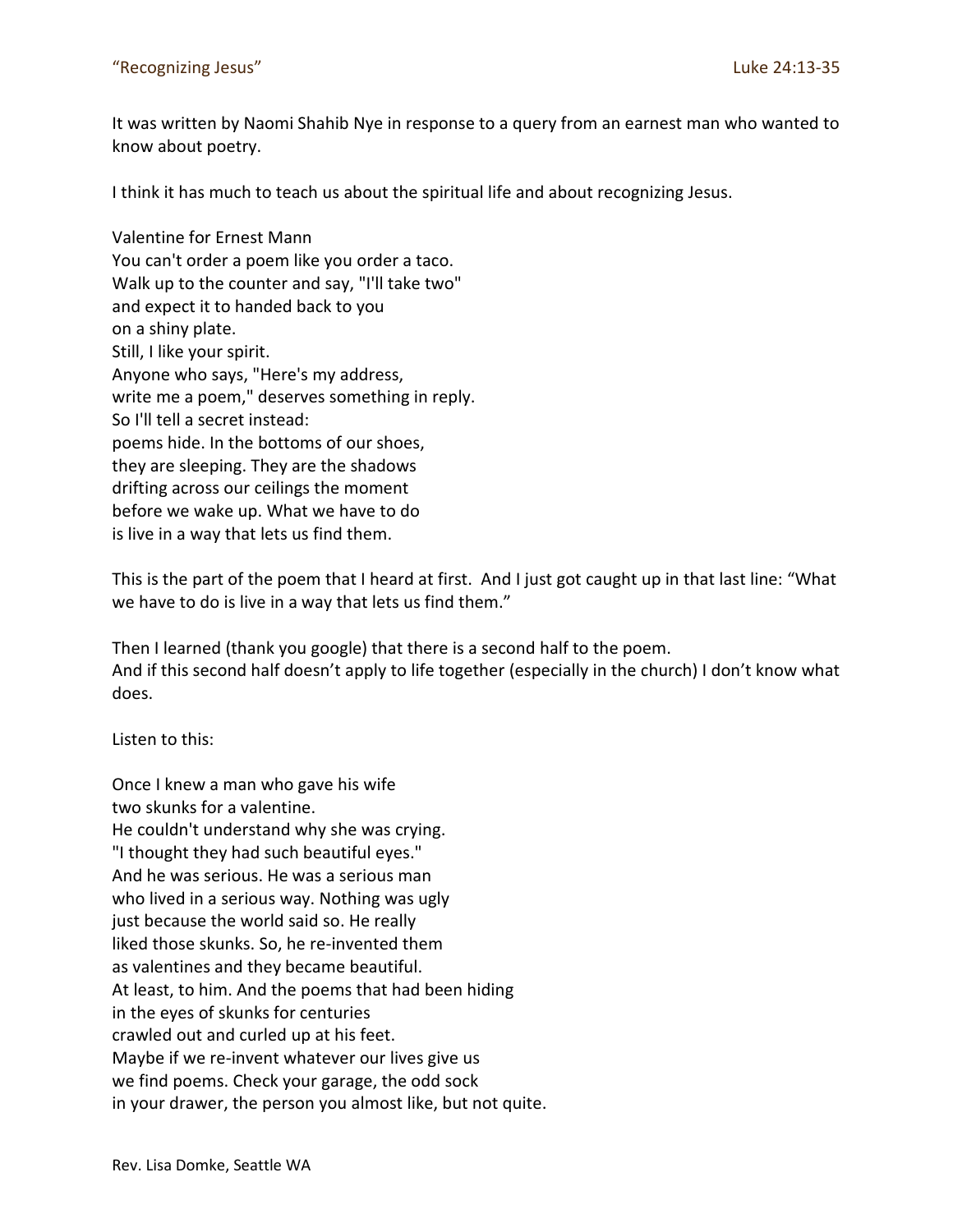## And let me know.

Skunks with beautiful eyes! Don't you just LOVE it?

I ask again, how do we live so that we find the poems? So that we find Christ? How do we make our way past the stench of skunks (and friends, we can be a skunky people!) to find the poetry of their eyes?

\_\_\_\_\_\_\_\_\_\_\_\_\_\_\_\_\_\_\_\_\_\_\_\_\_\_\_\_\_\_\_\_\_\_\_\_\_\_\_\_\_\_\_\_\_\_\_\_\_\_\_\_\_\_\_\_\_

If we can learn to live with this level of awareness, what might our lives look like? What might the life of this community of people look like?

Recently, on one of our sunny days, I was sitting in my back yard, working on this very sermon, and looking up at these big puffy white clouds that there occasionally covering up the sun.

Suddenly I noticed that in the wispy fringes of the clouds, where the sunlight was just able to shine through, there were rainbows!

The whole cloud was fringed in rainbows!

I thought about calling for my son William to come and see this wonder, when I

thought…hmmm…why have I never seen these rainbows before?

On a hunch, I slid down my sunglasses and …POW…the rainbows disappeared into a glare of white light.

Sunglasses on; I can see the rainbows.

Sunglasses off; painful glare around white cloud.

Is this the gift that was given to those early followers? (and perhaps is still given to us?). To see with holy sunglasses what has been thus far invisible to our naked eyes? To see what has always been there in a new way?

Do me a favor, will you? This spring and summer, each time you put on your sunglasses, pretend for just a moment that they are your special "Jesus Spotter" Sunglasses. If you practice (and ask God to help you) I bet you will see something you would have otherwise missed.

Someone once said, "If you can't see Jesus in the next person you meet, you might as well stop looking."

I wouldn't go that far….I would keep looking. But he makes an interesting point.

In your imagination, at least, try putting on your JesusSpotter Sunglasses at home when your spouse or kids are driving you nuts.

Try it at work before a meeting with that difficult boss or co-worker.

And especially, try it here, at church, with this community of faith.

Look for Jesus in each other.